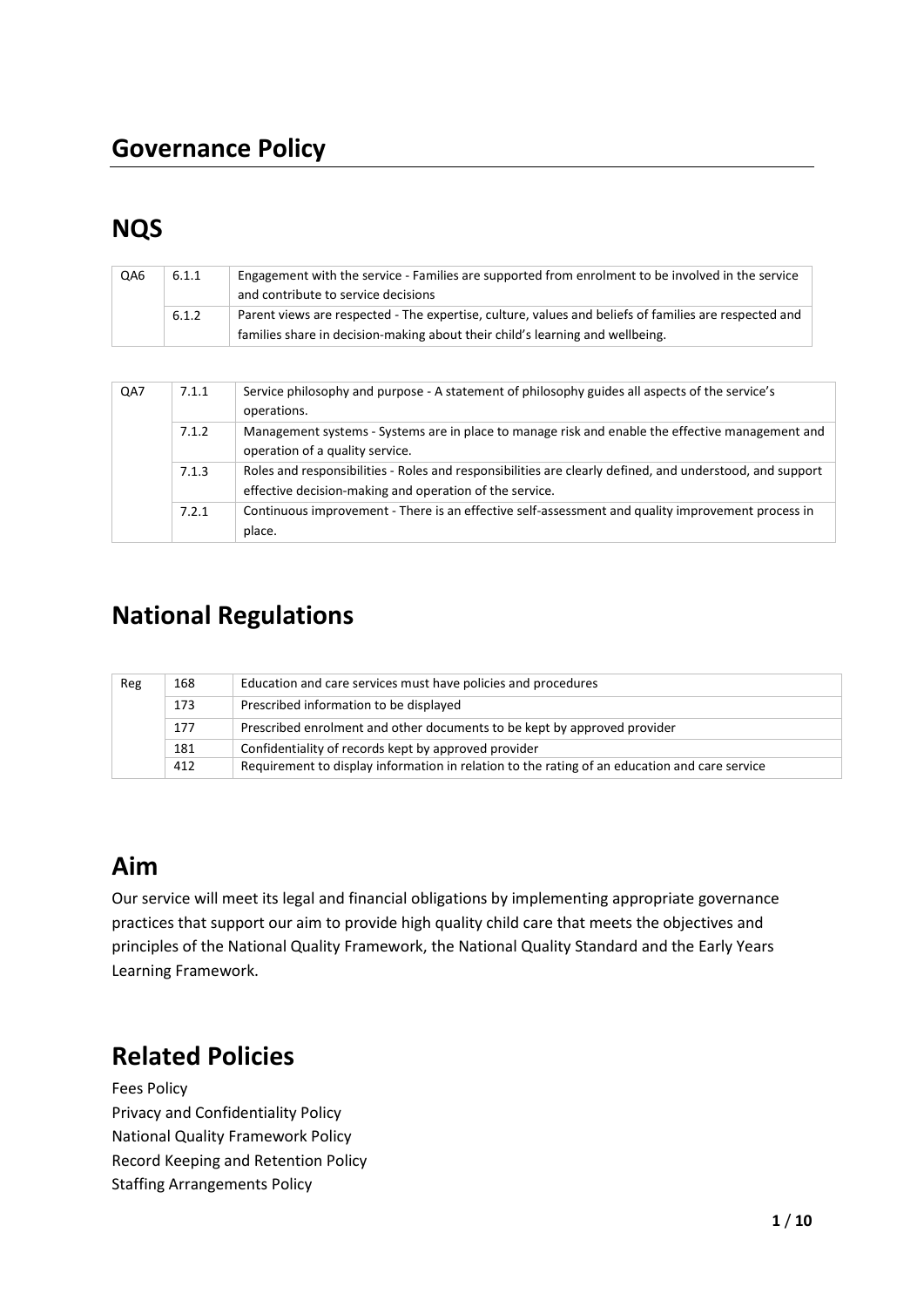Whistleblower Policy

## **Implementation**

#### **Service Structure**

Our service is legally structured as a Private Company TEENIE WEENIES PTY LTD

If the Approved Provider is a company, association, partnership etc. also provide names of each person who is responsible for the management or control of the service.

The Approved Provider is: Marie Farrugia & Jim and Vera Zafiriou

• The approved provider has a range of responsibilities prescribed in the Education and Care Services National Law and Regulations, including keeping accurate records and retaining them for specified timeframes.

Our approved provider is also responsible for:

- ensuring the financial viability of the service
- overseeing control and accountability systems, including systems administering Child Care Subsidy
- supporting the Nominated Supervisor / responsible person in their role and providing resources as appropriate for the effective running of the service.

Our Nominated Supervisor is: Christine Polianitis

The Nominated Supervisor is responsible for the day to day management of our service and has a range of responsibilities prescribed in the national law and regulations.

Our Person in Day to Day Charge is:

Our Educational Leader is: Christine Polianitis

Our Director/Approved Provider/ Administration Manager is: Marie Farrugia

For Child Care Subsidy (CCS) purposes: Marie Farrugia

Our persons with management or control of the service are the Approved Provider and Nominated Supervisor Marie Farrugia , Jim and Vera Zafiriou

Our Persons responsible for the day to day operation of the service are the Nominated Supervisor and Administration Manager Marie Farrugia and Christine Polianitis

Our Persons appointed as CCS contacts are: Marie Farrugia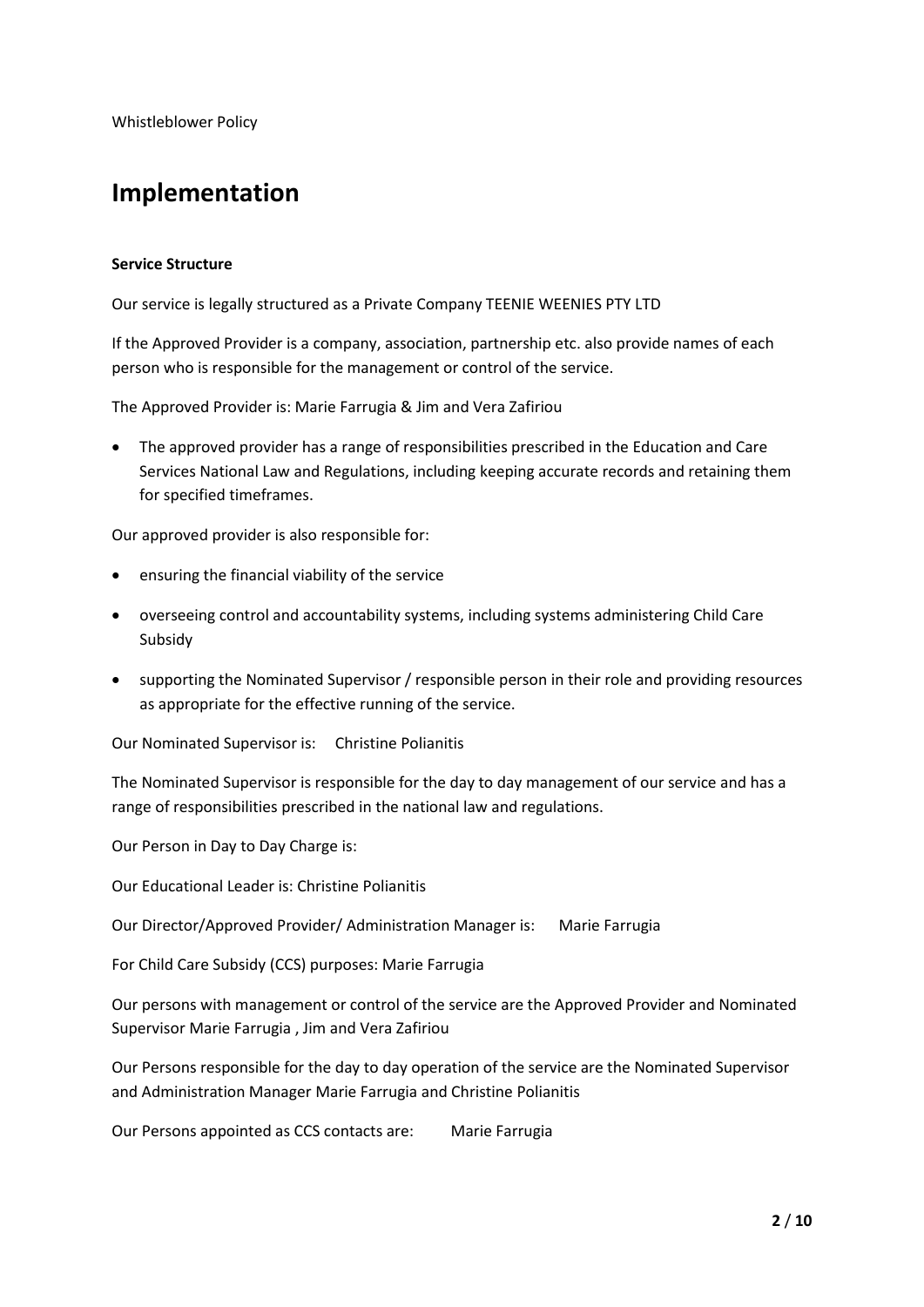#### **Commitment to good governance**

Our service has adopted the following eight ASX Corporate Governance Principles and Recommendations, which we recognise as suitable for our business

Lay solid foundations for management and oversight.

#### *Management Principles*

To ensure our working relationships are characterised by open and respectful communication, accountability and trust our service adheres to the following management principles.

#### A. Management by Agreement

Nominated Supervisors and educators agree to produce outcomes together. Educators agree on their accountabilities and to work according to existing procedures and policies. Nominated Supervisors agree to provide educators with training, resources and support.

#### B. Management by Exception

Once a system is in place or the Nominated Supervisor and educators have agreed upon a course of action, the educator is accountable for identifying and reporting whenever something significant occurs that isn't part of the plan.

#### C. Clearly Defined Reporting Relationships

Everyone in the Service has only one primary manager. This reduces confusion and increase accountability and transparency.

Information, requests, or delegations that would cause our educators/staff to take action or change the course of their actions will only come from the person to whom they report.

Our reporting relationships are:

- Owners who work in the Service will act according to the reporting relationships applicable to those positions.
- Persons with management or control of the service, including the Nominated Supervisor, report to the Approved Provider
- Persons responsible for the day to day operation of the service, including the Person in Day to Day Charge of the service, report to the Nominated Supervisor
- Persons appointed as contacts for Child Care Subsidy purposes report to the Nominated Supervisor
- Each Room Leader reports to the Nominated Supervisor.
- Educators report to their Room Leader

### D. Guidelines for Effective Delegation

Our service will:

- identify the work/result to delegate and to whom Educators/staff will not delegate responsibilities for which they are accountable or work/results that have been delegated to them with their agreement or work/results attached to someone else's position (unless that person has agreed).
- put the delegation in writing with a clear due date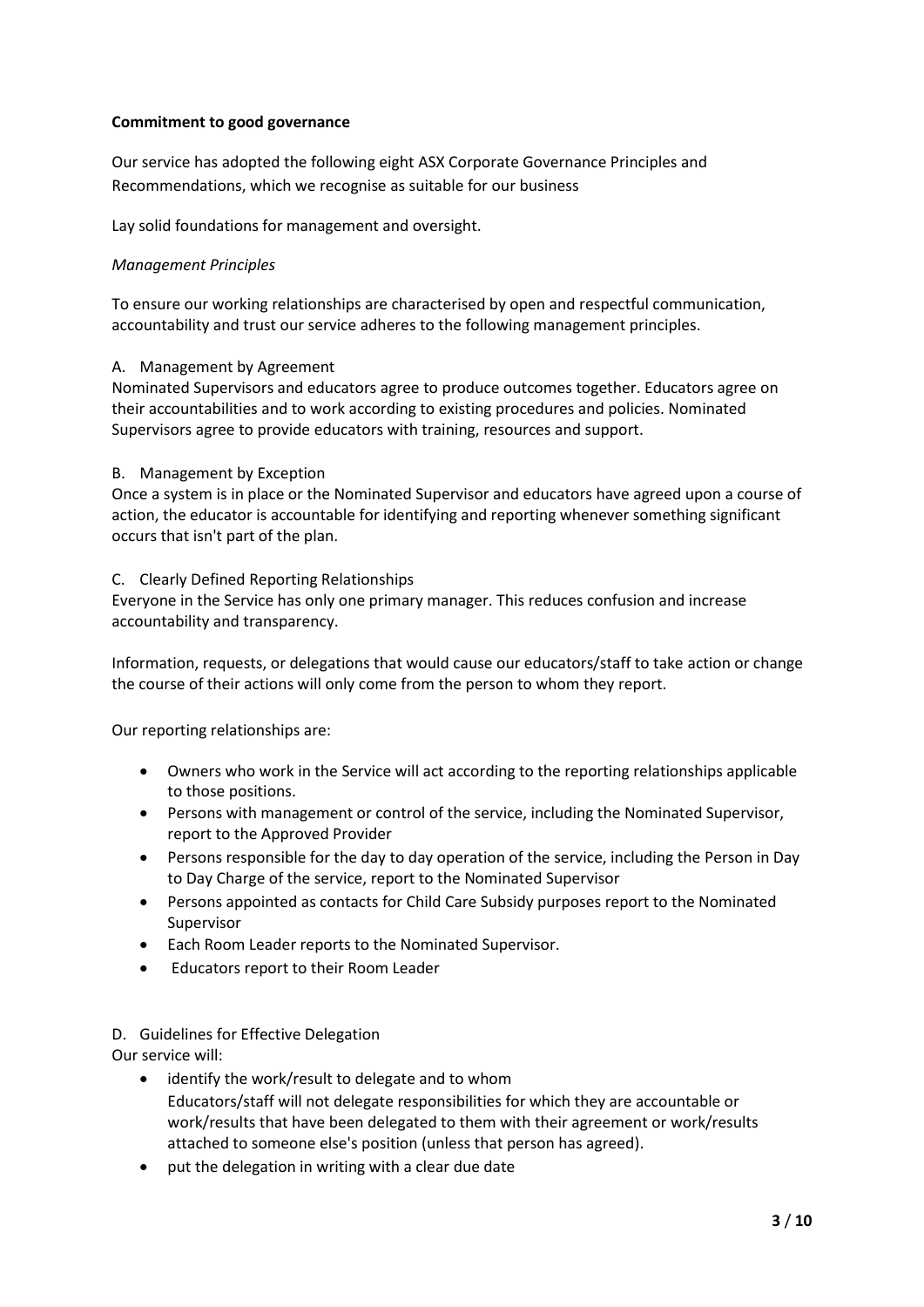- discuss the delegation with the educator/staff member whenever possible
- get the educator/staff member's agreement for example through signed job descriptions, signed delegation agreements.

The person who delegates remains accountable for making sure the right result is achieved.

#### E. Guidelines for Effective Regulation

Regulating work means monitoring, reviewing, and adjusting it to get the right result.

Our service will:

- regularly review the work process
- give quick, clear, and direct feedback and instruction that is timely and specific
- communicate in writing
- avoid under-regulating, over-regulating and unnecessary meetings.
- 1. Structure the board/partnership/association/management team to add value

To comply with these principles to the best of our ability and to ensure we can discuss issues and (potential) changes to policies, procedures or the regulatory environment, we will schedule regular communication between all members of our management team through meetings, phone communication, a communication book, written communication such as letters, notices, and electronic communication including email, Zoom, video conferencing.

2. Promote ethical and responsible decision-making

Our service will make decisions which are consistent with our policies, our obligations and requirements under the national education and care law and regulations, the Family Assistance Law (eg Child Care Subsidy and Additional Child Care Subsidy), our approved learning framework (EYLF) and the ethical standards in our code of conduct.

3. Safeguard integrity in financial reporting

Our financial records will be completed/reviewed by an independent accountant /auditor.

The Approved Provider and Nominated Supervisor are committed to the prevention and elimination of corruption and fraud, and compliance with all legislative requirements including those in the Family Assistance Law. They will implement measures to ensure child care funding is properly administered and helps eligible families meet the costs of genuine child care including:

- **providing families with accurate information** and advice about available child care subsidies and the requirements to update their or their partner's personal information and income details with Centrelink whenever this changes
- **advising families to check information** in their invoices, receipts and Statement of Entitlements and by our Service, and
- **promoting the Child Care tip-off line** 1800 664 231 where information about incorrect or illegal practices can be given (anonymously if desired), and the tip-of email address tipoffline@dese.gov.au
- **ensuring fitness and propriety of all staff** involved eg those with management or control of the Provider, persons responsible for the day to day operation of the service, and or any staff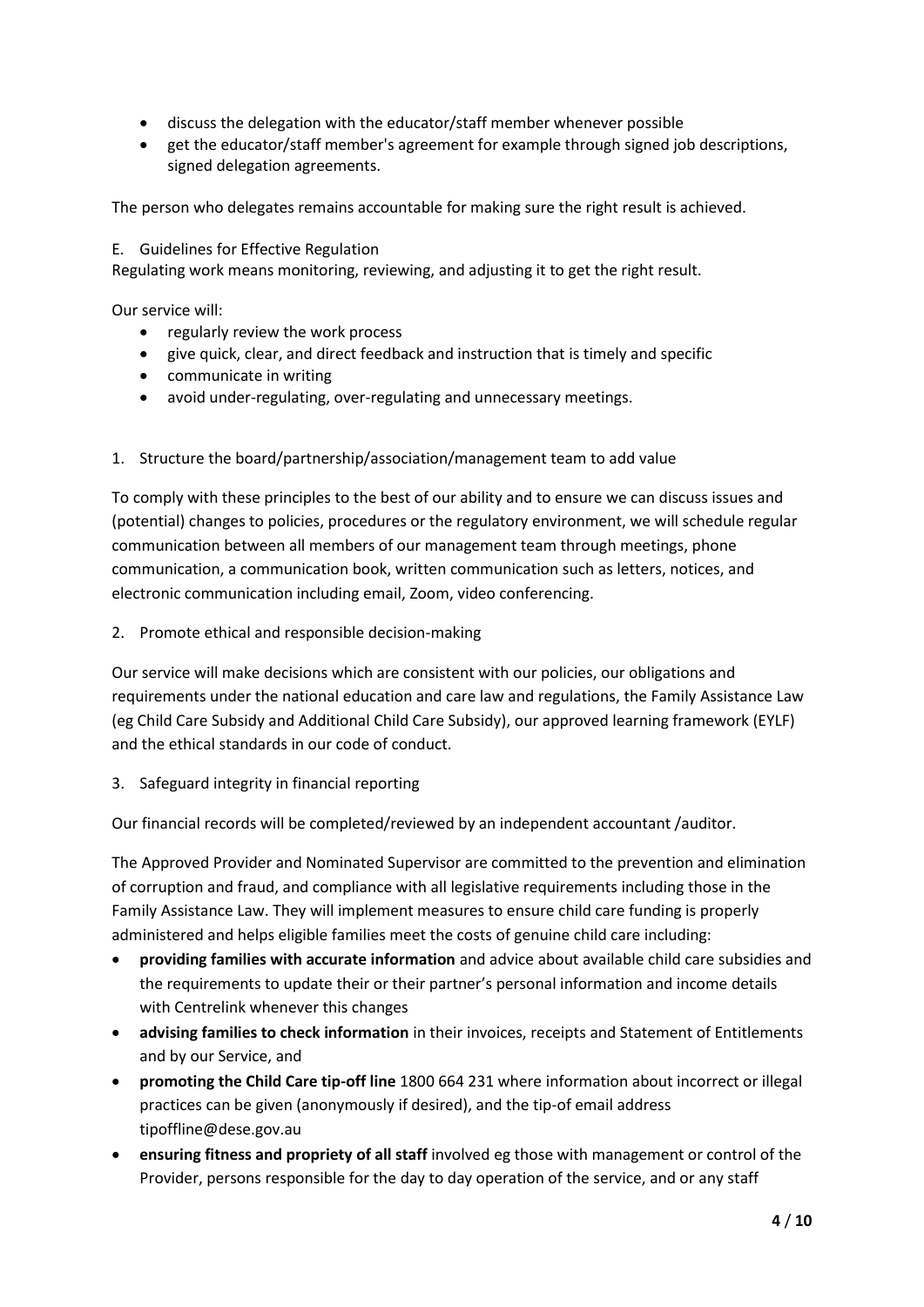member involved in CCS implementation and administration are fit and proper persons as outlined in our Staffing Arrangements Policy and are registered with the Federal Government's Provider Digital Access (PRODA)

- **ensuring compliance with the administration and reporting requirements** outlined in the Child Care Provider Handbook eg
	- o promoting a culture of honesty and integrity through our Code of Conduct, ethical principles and Whistleblower Policy
	- $\circ$  ensuring any directions given to staff are consistent with the Handbook and Family Assistance Law
	- o using a Third Party Software Provider Hubworks to manage CCS enrolments and attendance, and guide compliance and reporting requirements
	- $\circ$  periodically providing staff with relevant training and resources including those from DESE and our Third Party Software Provider Hubworks
	- $\circ$  regularly reminding relevant staff about the need to follow all requirements in the Child Care Provider Handbook, and of the possible consequences of non-compliance or fraud/corruption eg police investigation, termination of employment eg at admin team meetings
	- $\circ$  implementing an audit procedure where funding records and reports are regularly checked using suitable tools like our Child Care Subsidy Checklist and our Fees Policy
	- o periodically changing the person responsible for checking compliance to ensure the integrity of the oversight process
- **taking action if non-compliance or fraud is identified** eg
	- o advising the Federal Department of Education, Skills and Employment (DESE) about the details of the non-compliance as soon as possible, and where relevant, within the timeframes in the attached table
	- o taking immediate steps to rectify the non-compliance, including changing systems and procedures to ensure it doesn't recur
	- o providing staff with relevant training, resources and support. This may include training and resources available from DESE and our Third Party Software Provider Hubworks
	- o in cases of suspected fraud or corruption, immediately suspending the person's access to the Child Care Management System, notifying DESE and the Police, and terminating a person's employment if the fraud is substantiated.

The persons who are registered in PRODA at our service are: Marie Farrugia

4. Make timely and balanced disclosure

Unless there is a risk to the health, safety or wellbeing of a child enrolled at the service, our service will provide at least 14 days notice before making any change to a policy/procedure that may have a significant impact on our provision of education and care or a family's ability to utilise our service, including making any change that will affect the fees charged or the way fees are collected.

The Approved Provider or Nominated Supervisor will also:

• ensure all notifications required under the National Law and Regulations and the Family Assistance Law are made within the timeframes required. Notification requirements are attached to this Policy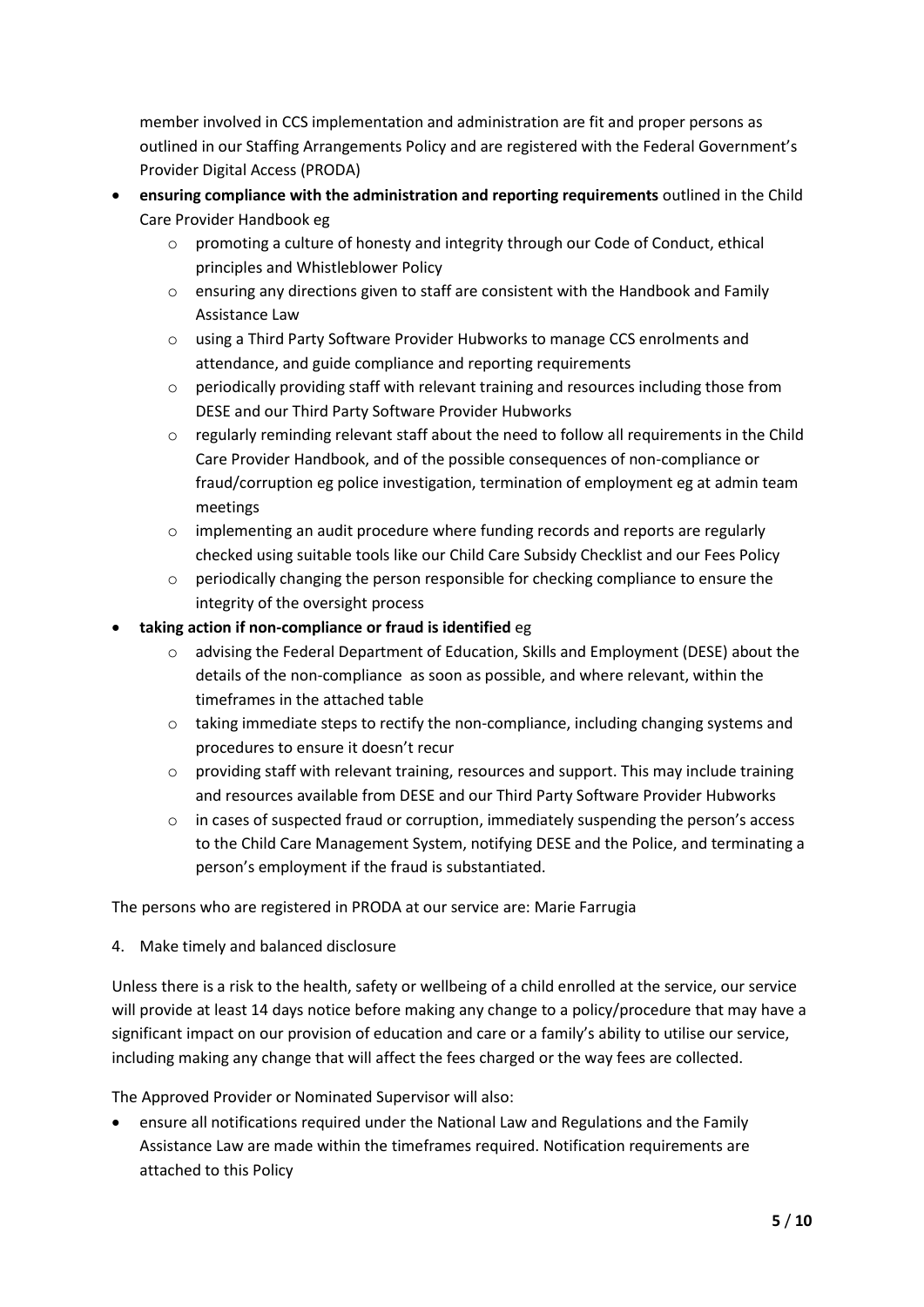- develop a Quality Improvement Plan that is completed regularly, available on request and ready for submission to the Regulatory Authority when requested
- display the following information so it can be clearly seen from the main entrance:
	- o the provider approval (provider name, approval number and any conditions)
	- o the service approval (service name, approval number and any conditions)
	- o name of each nominated supervisor
	- o the current rating for each NQS Quality Area and the overall Service rating. This must be done by displaying any ratings certificate issued by the Regulatory Authority or ACECQA on or after 30.7.21
	- o any service/temporary waivers held including NQS elements/Regulations waived, length of waiver and waiver type
	- o hours and days service open
	- o name and phone number of complaints officer
	- o name and position of Responsible Person currently in charge
	- o name of Educational Leader
	- o Regulatory Authority's contact details
	- o if relevant, notice stating there's a child at risk of anaphylaxis enrolled
	- $\circ$  if relevant, notice stating there's been a case of an infectious disease (defined as a disease requiring exclusion from the service.)
- 5. Respect the rights of shareholders, parents, children

Our service will support and encourage the involvement of parents and families by:

- developing and implementing plans to ensure regular communication with families including advice about events, activities and policy updates
- enabling them to have access and provide input to reviews of policies and procedures
- providing space for private consultations
- providing and displaying a range of information about relevant issues
- ensuring we follow all policies and procedures including the Parental interaction and Involvement Policy and Privacy and Confidentiality Policy.

Our service will respect the rights of children by ensuring:

- the Nominated Supervisor complies with their responsibilities under the national law and regulations
- we follow our policies and procedures including the Relationships with Children Policy, Child Protection Policy and Privacy and Confidentiality Policy.
- our children are provided with the experiences and learning which allows them to develop their identities, wellbeing and social connection.
- 6. Recognise and manage risk

Our service will take every reasonable precaution to protect children from harm and any hazard likely to cause injury. We will follow service policies including those covering Workplace Health and Safety, Child Protection, Excursions and the Delivery and Collection of Children and complete regular risk assessments and safety checks.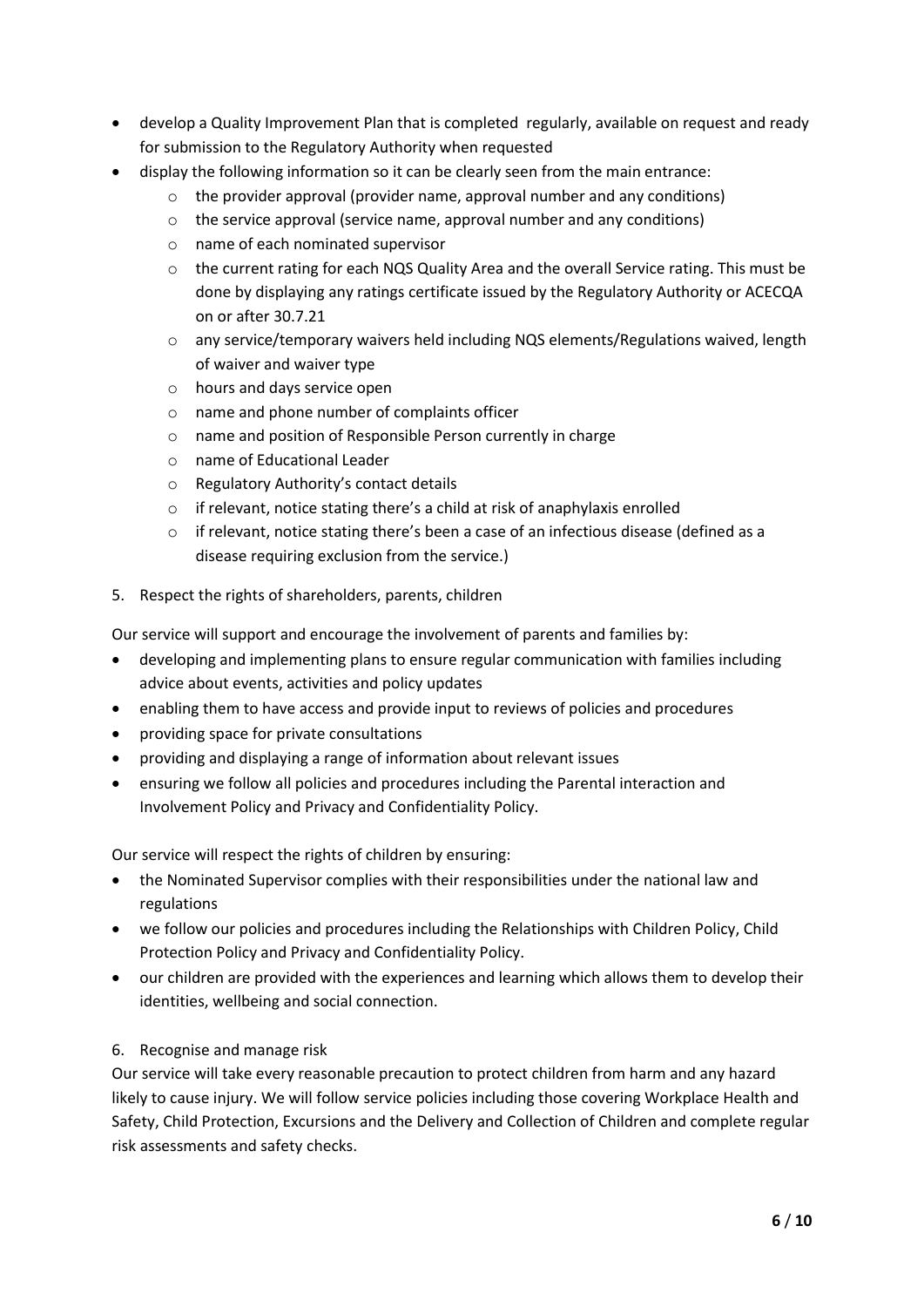The Nominated Supervisor will diarise to ensure educators and staff regularly engage in formal or informal training to refresh their skills and understanding of practices that ensure the safety of children, families and employees including but not limited to child protection, child safe practices like supervision, ratios and WHS/OHS, emergency evacuations, water safety, sun safety, safe sleep practices, managing medical conditions and incidents/illnesses, risk assessments, safe excursion and transport practices, and workplace bullying, discrimination and harassment.

7. Remunerate fairly and responsibly

### **Sources**

**Education and Care Services National Law and Regulations National Quality Standard Early Years Learning Framework Corporate Governance Principles and Recommendations ASX Corporate Governance Council Family Assistance Law Child Care Financial Integrity Strategy: Department of Educations, Skills and Training (Cwth) Child Care Provider Handbook: Department of Educations, Skills and Training (Cwth)**

### **Review**

The policy will be reviewed annually by:

- Management
- Employees
- **Families**
- Interested Parties

**Last reviewed: September 2021 Date for next review: September 2022**

### **Notifications**

| <b>National Law and Regs</b>                                    | <b>Family Assistance Law</b>                                                                                                                                                                                       |
|-----------------------------------------------------------------|--------------------------------------------------------------------------------------------------------------------------------------------------------------------------------------------------------------------|
| <b>Approved Provider</b>                                        |                                                                                                                                                                                                                    |
| Within 14 days of a change of name                              | Within 14 days of a change of name                                                                                                                                                                                 |
| Within 7 days of a change of address or contact<br>details      | Within 30 days of change to approved provider's<br>physical or postal address, or as soon as possible if<br>change not foreseeable<br>Within 14 days of the change of email address,<br>website, phone /fax number |
| Within 7 days of any adverse change in fitness<br>and propriety |                                                                                                                                                                                                                    |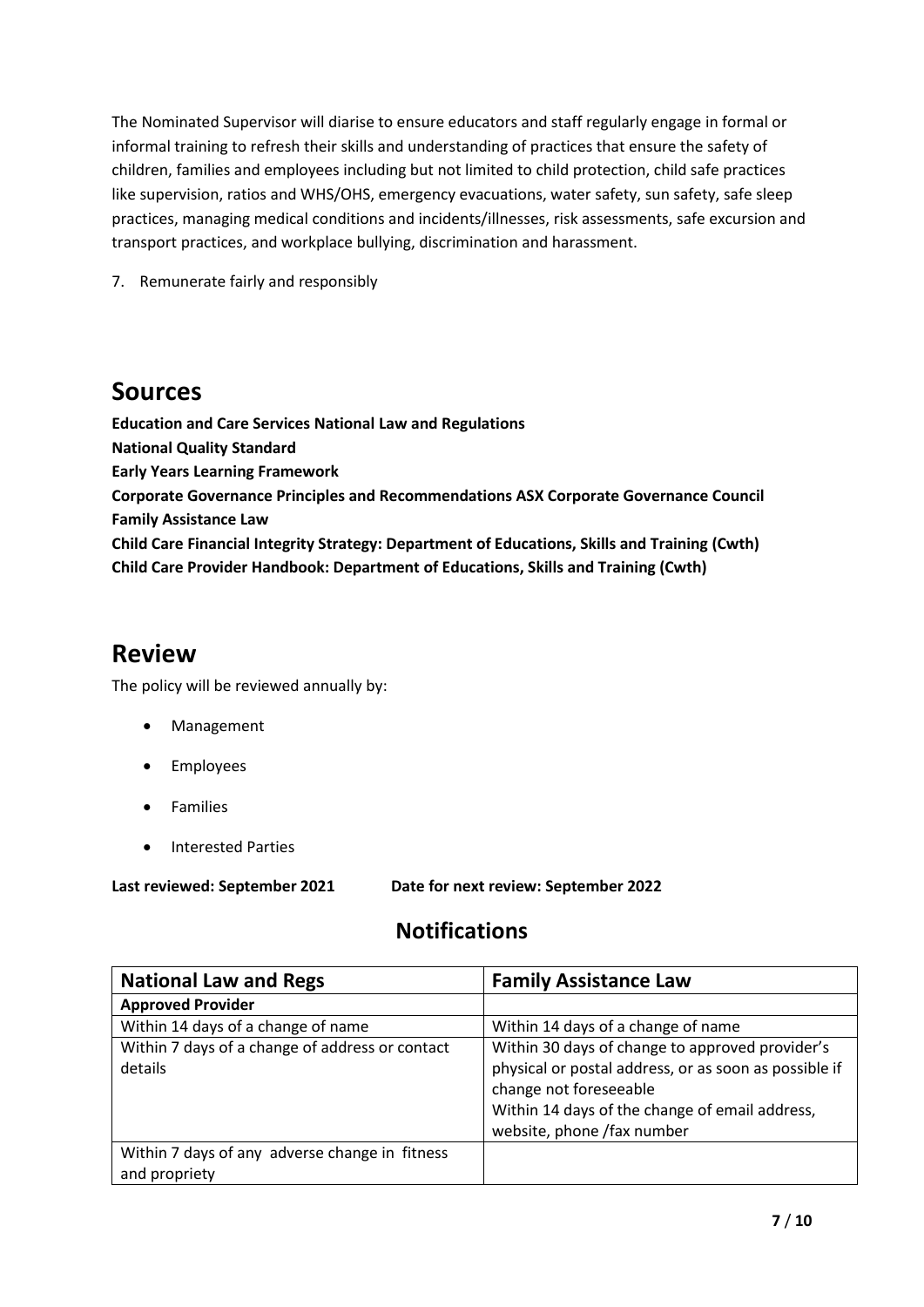| Within 7 days of the appointment of receivers or   | Within 24 hours of the provider entering into         |
|----------------------------------------------------|-------------------------------------------------------|
| liquidators or other matters that affect the       | administration, receivership, liquidation or          |
| financial viability of service.                    | bankruptcy, and details                               |
| Within 7 days of the death of the Approved         |                                                       |
| Provider                                           |                                                       |
| Within 7 days of notification of the suspension or |                                                       |
| cancellation of child protection clearance or      |                                                       |
| teacher registration, or disciplinary proceedings  |                                                       |
| against NS                                         |                                                       |
| Within 7 days about any proposed changes to        |                                                       |
| service premises                                   |                                                       |
| <b>Nominated Supervisor</b>                        |                                                       |
| Within 7 days that a Nominated Supervisor is no    | Within 7 days of a person ceasing to have             |
| longer employed at the service, is removed from    | management or control of the provider, including      |
| position or withdraws consent                      | why                                                   |
| At least 7 days prior to the start of a new        | Within 7 days of any new person with                  |
| Nominated Supervisor or no more than 14 days       | management or control, including their name and       |
| after                                              | contact details, WWCC info and declaration all        |
|                                                    | background checks undertaken                          |
| When there's any change to the name or contact     | Within 7 days of becoming aware of change of          |
| details of any nominated supervisor                | name or contact details                               |
| Persons with Management or Control (including a    |                                                       |
| responsible person under the National Law and      |                                                       |
| Regs)                                              |                                                       |
| within 14 days of the appointment or removal of a  |                                                       |
| person with management or control of the service   |                                                       |
|                                                    | Within 7 days of any new person with                  |
|                                                    | management or control, including their name and       |
|                                                    | contact details, WWCC info and declaration all        |
|                                                    | background checks undertaken                          |
|                                                    | Within 7 days of becoming aware of change of          |
|                                                    | name or contact details                               |
|                                                    | Within 7 days of receiving background check           |
|                                                    | showing person has an indictable offence              |
|                                                    | punishable by up to 2 years jail or 40 penalty units, |
|                                                    | an offence involving violence, sex, fraud, stealing   |
|                                                    | or dishonesty, is an undischarged bankrupt or was     |
|                                                    | a director/secretary when a company when into         |
|                                                    | receivership or liquidation or at any time during     |
|                                                    | the previous 12 months                                |
|                                                    | Within 24 hours of becoming aware of a serious        |
|                                                    | conviction or finding of guilt                        |
|                                                    | Within 7 days of becoming aware of event or           |
|                                                    | circumstance that indicates the person is unlikely    |
|                                                    | to be fit and proper to administer CCS or ACCS        |
|                                                    | Within 7 days of a person ceasing to have             |
|                                                    | management or control of the provider, including      |
|                                                    | why                                                   |
|                                                    | Within 7 days of becoming aware the provider or       |
|                                                    | person with management/ control has or will get       |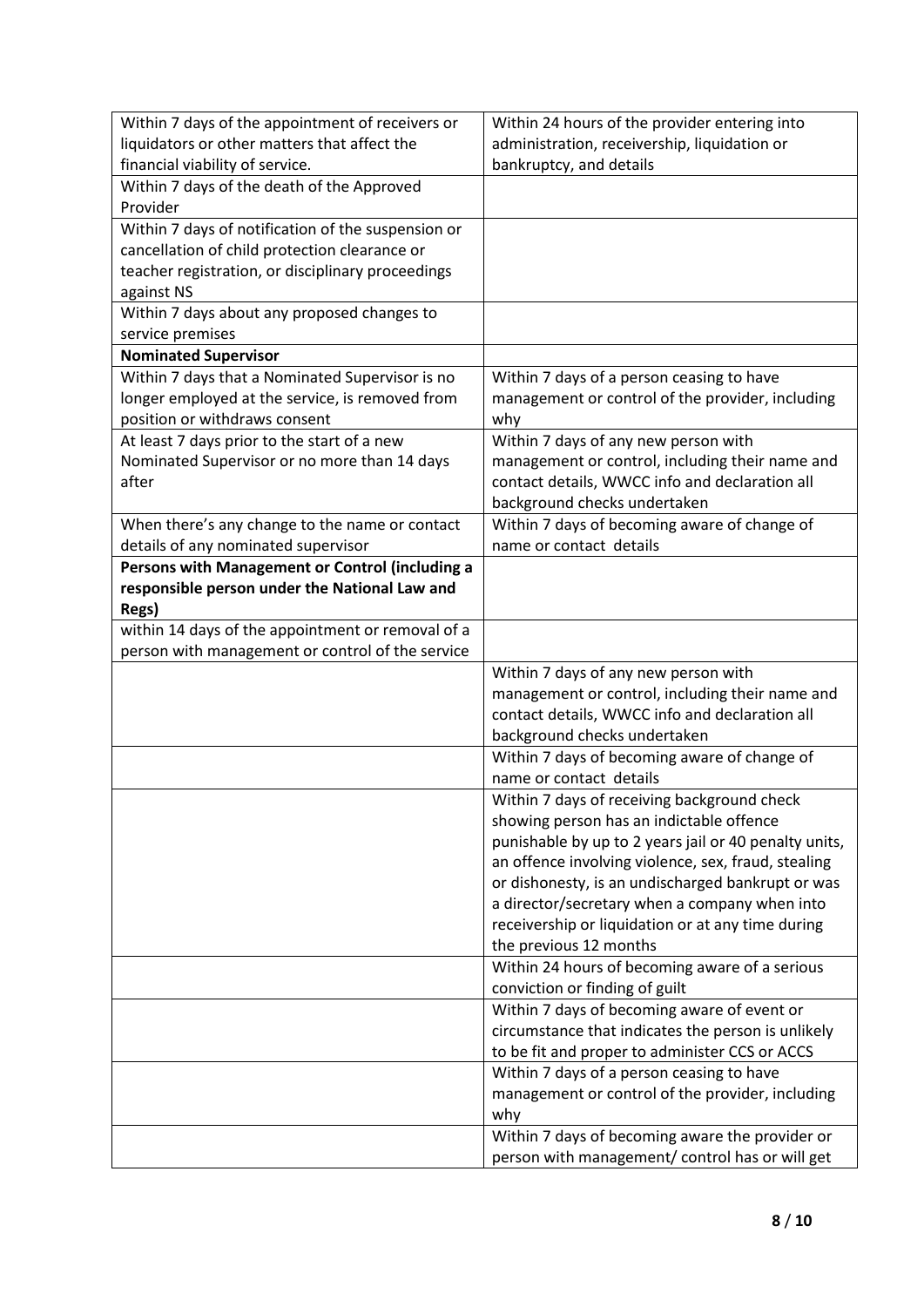|                                                     | an interest in a business which may affect their     |
|-----------------------------------------------------|------------------------------------------------------|
|                                                     | ability to comply with Family Assistance Law         |
| All persons managing/administering CCS              |                                                      |
|                                                     | Within 24 hours of becoming aware of                 |
|                                                     | amendments, suspension, revocation etc to            |
|                                                     | <b>WWCC</b>                                          |
| <b>Educators</b>                                    |                                                      |
|                                                     | Within 7 days of becoming aware educator obtains     |
|                                                     | qualification from RTO where the provider or         |
|                                                     | person with management or control has an             |
|                                                     | interest and it appears the educator did not earn    |
|                                                     | the qualification or there is a conflict of interest |
| <b>Contact details</b>                              |                                                      |
| Within 7 days of changing the address and contact   | Within 30 days of change to physical or postal       |
| details of the service                              | address of service, or as soon as possible if change |
|                                                     | not forseen                                          |
| <b>Serious incidents and complaints</b>             |                                                      |
| within 24 hours of a serious incident or complaint  |                                                      |
| that a serious incident has occurred                |                                                      |
| within 24 hours of a complaint the National Law     |                                                      |
| has been contravened                                |                                                      |
| within 7 days of any circumstance at the service    |                                                      |
| that poses a significant risk to the health, safety |                                                      |
| and wellbeing of children at the service            |                                                      |
| within 7 days of any incident, complaint or         |                                                      |
| allegation of physical/sexual abuse of a child at   |                                                      |
| the service                                         |                                                      |
| <b>Emergency Care</b>                               |                                                      |
| Within 24 hours of any children being educated      |                                                      |
| and care for in an emergency, including where       |                                                      |
| there is a child protection order or the parent     |                                                      |
| needs urgent health care.                           |                                                      |
| <b>Fees</b>                                         |                                                      |
|                                                     | Total hourly fee (before any reductions) advised     |
|                                                     | within 14 days of service approval/                  |
|                                                     | commencement or any change                           |
| <b>Operating Hours</b>                              |                                                      |
|                                                     | Operating hours and days, open and close times       |
|                                                     | advised within 14 days of service approval/          |
|                                                     | commencement                                         |
| Within 7 days of any change to the hours and days   | within 14 days of any change to the hours and days   |
| of operation                                        | of operation                                         |
| <b>Vacancies</b>                                    |                                                      |
|                                                     | Number anticipated vacancies from Monday next        |
|                                                     | week by 8 pm each Friday                             |
| <b>Ceasing to operate</b>                           |                                                      |
| Within 7 days of ceasing to operate the service     | at least 42 days before ceasing to operate service,  |
|                                                     | or within 24 hours of ceasing where 42 days notice   |
|                                                     | can't be given                                       |
| <b>Closure</b>                                      |                                                      |